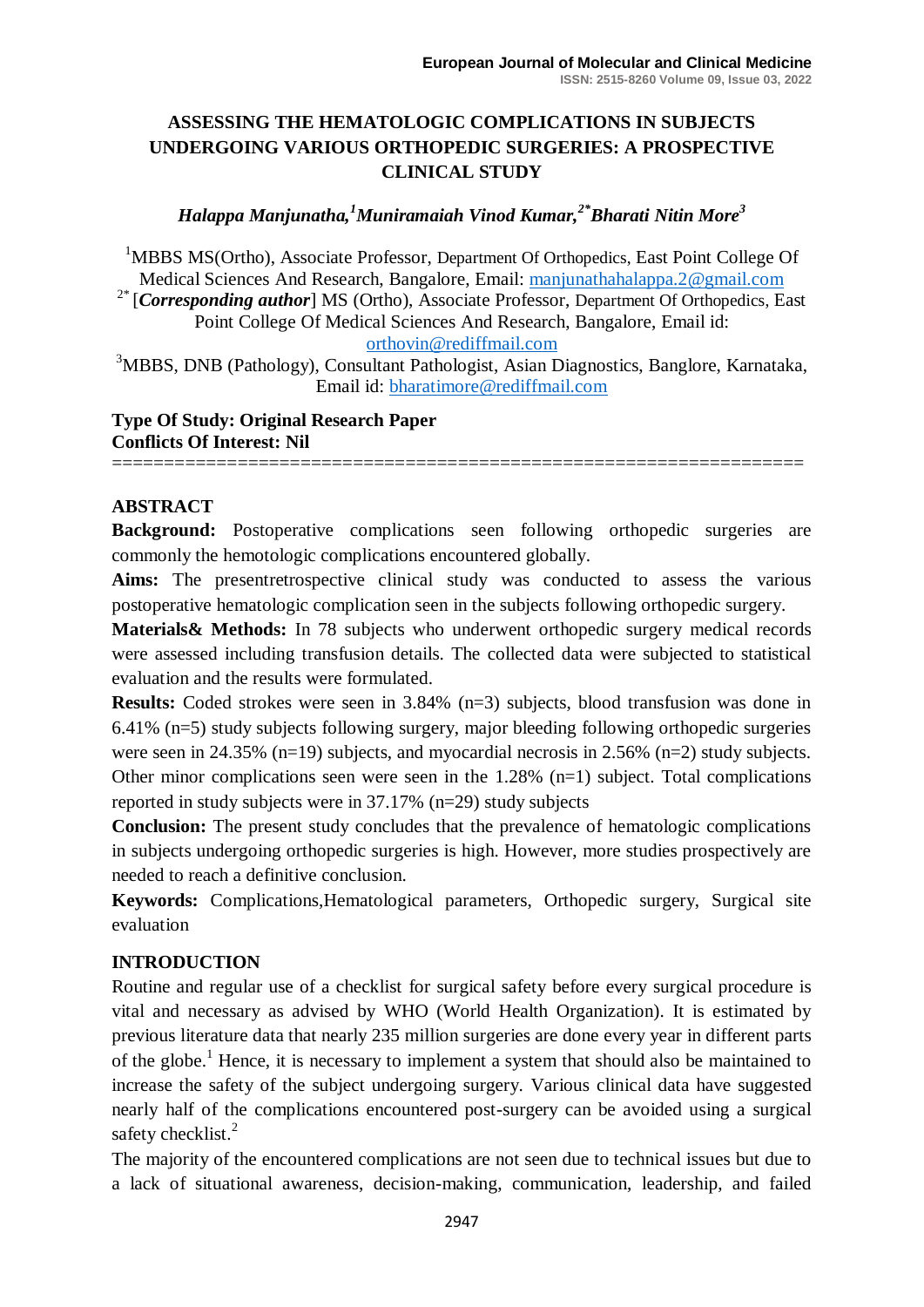teamwork skills. Owing to the consideration of these factors, WHO had identified various recommendations to ensure surgical safety in subjects undergoing surgery globally.<sup>3</sup>

Postoperative complications related to hematologic parameters seen in subjects following orthopedic surgery are commonly encountered globally. Following infection, post-surgical mortality rates are increased by 2-3 folds. $4$  Infection of surgical wounds at the surgical site in the wound that was closed under uninfected conditions is related to organ space infection and incisional infections.<sup>5</sup> Hence, the present study was conducted to assess the various postoperative hematologic complication seen in the subjects following orthopedic surgery.

#### **MATERIALS AND METHODS**

The present retrospective clinical study was conducted to assess the various postoperative hematologic complications seen in the subjects following orthopedic surgery. The study was conducted atDepartment Of Orthopedics, East Point College of Medical Sciences and Research, Bangalore. The study population was comprised of the subjects who underwent orthopedic surgeries in the institute. The study included a total of 78 subjects from both genders.

The inclusion criteria for the study were subjects undergoing orthopedic surgery in the institute and the subjects who were willing to participate in the study. The exclusion criteria were subjects who did not give consent to participate in the study, subjects having systemic diseases, pregnant females, and subjects on steroid therapy. After explaining the detailed study design, informed consent was taken from all the subjects in the study.

After the final inclusion of the subjects in the study, detailed history was recorded for all the subjects along with general examination. For all the included subjects, medical records were retrospectively assessed by reviewing the records along with the data from the blood bank to evaluate the details about blood transfusion. Following surgery, follow-up records were assessed for 1 year.

The collected data were subjected to the statistical evaluation using SPSS software version 21 (Chicago, IL, USA) and one-way ANOVA and t-test for results formulation. The data were expressed in percentage and number, and mean and standard deviation. The level of significance was kept at  $p<0.05$ .

#### **RESULTS**

The present retrospective clinical study was conducted to assess the various postoperative hematologic complication seen in the subjects following orthopedic surgery. In 78 subjects who underwent orthopedic surgery medical records were assessed including transfusion details. There were 47 males and 31 females in the present study. 71 surgeries were elective and 7 were emergency surgeries conducted in the Department of Orthopedics. The most commonly performed surgery was that of the spine followed by the hip and knee surgeries.

The demographic characteristics of the study subjects are listed in Table 1. The mean age of the study subjects was 57.6±5.66 years and the age range of 14-72 years. There were 39.74%  $(n=31)$  females and 60.25%  $(n=47)$  males in the present study. Orthopedic surgery type done in the present study were hip surgery in 28.20% (n=22) subjects, knee surgery in 29.48% (n=23) subjects, and spine surgery in 42.30% (n=33) study subjects. Emergency orthopedic surgery was done in 8.97% ( $n=7$ ) subjects and elective surgical procedures in 91.02% ( $n=71$ ) subjects (Table 1).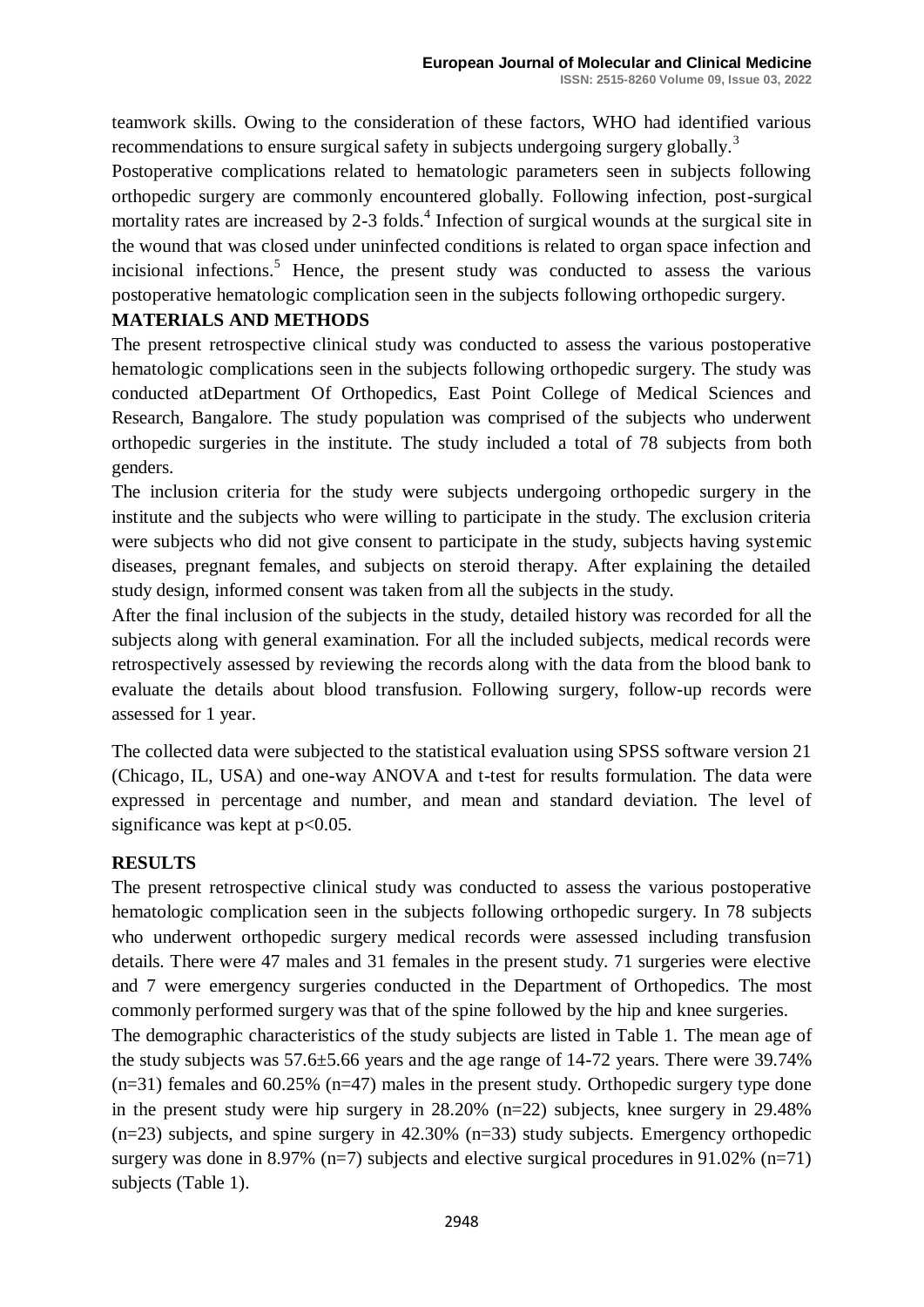On assessing the postoperative hematologic complications in the present study subjects following orthopedic surgeries, the results of the present study have shown that coded strokes were seen in 3.84% (n=3) subjects, blood transfusion was done in 6.41% (n=5) study subjects following surgery, major bleeding following orthopedic surgeries was seen in 24.35% (n=19) subjects and myocardial necrosis in 2.56% (n=2) study subjects. Other minor complications seen were seen in the 1.28% (n=1) subject. Total complications reported in study subjects were in 37.17% (n=29) of study subjects as depicted in Table 2.

## **DISCUSSION**

The present retrospective clinical study was conducted to assess the various postoperative hematologic complication seen in the subjects following orthopedic surgery. In 78 subjects who underwent orthopedic surgery medical records were assessed including transfusion details. There were 47 males and 31 females in the present study. 71 surgeries were elective and 7 were emergency surgeries conducted in the Department of Orthopedics. The most commonly performed surgery was that of the spine followed by the hip and knee surgeries. These results were consistent with the studies of Kable AK et  $al<sup>6</sup>$  in 2002 and Catchpole K et  $al<sup>7</sup>$  in 2008 where authors have reported similar results as in the present study.

On assessing the demographics in the study subjects, it was seen that the mean age of the study subjects was 57.6±5.66 years and the age range of 14-72 years. There were 39.74% (n=31) females and 60.25% (n=47) males in the present study. Orthopedic surgery type done in the present study were hip surgery in 28.20% (n=22) subjects, knee surgery in 29.48% (n=23) subjects, and spine surgery in 42.30% (n=33) study subjects. Emergency orthopedic surgery was done in 8.97% ( $n=7$ ) subjects and elective surgical procedures in 91.02% ( $n=71$ ) subjects. These results were in agreement with the studies of Lingard L et al<sup>8</sup> in 2008 and Mathur P et  $al^9$  in 2013 where authors assessed subjects with comparable disease characteristics.

Concerning the evaluation of postoperative hematologic complications in the present study subjects following orthopedic surgeries, the results of the present study have shown that coded strokes were seen in 3.84% (n=3) subjects, blood transfusion was done in 6.41% (n=5) study subjects following surgery, major bleeding following orthopedic surgeries was seen in 24.35% (n=19) subjects and myocardial necrosis in 2.56% (n=2) study subjects. Other minor complications seen were seen in the 1.28% (n=1) subject. Total complications reported in study subjects were in 37.17% (n=29) of study subjects. These results were comparable with the studies of Oberweis BS et al<sup>10</sup> in 2015 and Smilowitz NR et al<sup>11</sup> in 2016 where comparable complications were reported by the authors in their studies.

#### **CONCLUSION**

Within its limitations, the present study concludes that there is a significant incidence of hematologic complications reported in the subjects following orthopedic surgeries. However, the present study had a few limitations including small sample size, cross-section nature, and geographical area biases. Hence, more longitudinal studies with larger sample size and longer monitoring period will help reach a definitive conclusion.

#### **REFERENCES**

1. Acedillo RR, Shah M, Devereaux PJ, Li L, Iansavichus AV, Walsh M, et al. The risk of perioperative bleeding in patients with chronic kidney disease: a systematic review and meta-analysis. Ann Surg. 2013;258:901-13.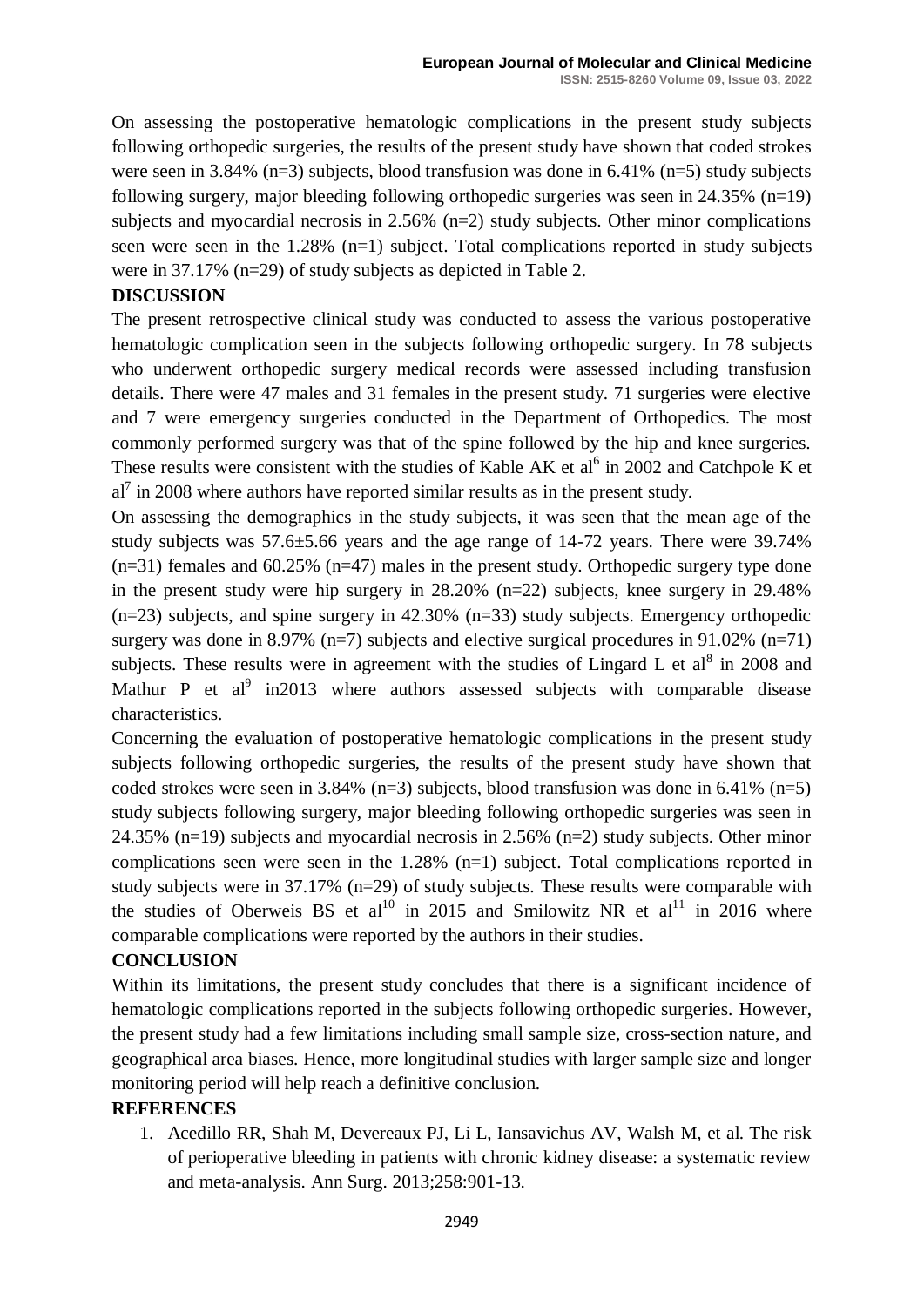- 2. Sexton JB, Makary MA, Tersigni AR et al. Teamwork in the operating room: frontline perspectives among hospitals and operating room personnel. Anaesthesiology, 2006;105:877–84.
- 3. Prokuski L. Prophylactic antibiotics in orthopedic surgery. J Am AcadOrthop Surg,2008;16:283–93.
- 4. Amalberti R, Auroy Y, Berwick D, Barach P. Five system barriers to achieving ultrasafe health care. Ann Intern Med. 2005;142:756–64.
- 5. Weiser TG, Regenbogen SE, Thompson KD, et al. An estimation of the global volume of surgery: a modelling strategy based on available data. Lancet. 2008;372:139–144.
- 6. Kable AK, Gibberd RW, Spigelman AD. Adverse events in surgical patients in Australia. Int J Qual Health Care. 2002;14:269–76.
- 7. Catchpole K, Mishra A, Handa A, McCulloch P. Teamwork and error in the operating room: analysis of skills and roles. Ann Surg. 2008;247:699–706.
- 8. Lingard L, Espin S, Whyte S, et al. Communication failures in the operating room: an observational classification of recurrent types and effects. QualSaf Health Care. 2004;13:330–4.
- 9. Mathur P, Trikha V, Farooque K, Sharma V, Jain N, Bhardwaj N, et al. Implementation of a short course of prophylactic antibiotic treatment for prevention of postoperative infections in clean orthopedic surgeries. Indian J Med Res. 2013; 137:111-6.
- 10. Oberweis BS, Smilowitz NR, Nukala S, Rosenberg A, Xu J, Stuchin S et al. Relation of perioperative elevation of troponin to long-term mortality after orthopedic surgery. Am J Cardiol. 2015;15:1643-8.
- 11. Smilowitz NR, Oberweis BS, Nukala S, Rosenberg A, Stuchin S5, Iorio R et al. Perioperative antiplatelet therapy and cardiovascular outcomes in patients undergoing joint and spine surgery. J ClinAnesth. 2016;35:163-9.

| 111D DDD                   |           |                    |              |  |
|----------------------------|-----------|--------------------|--------------|--|
| <b>Characteristics</b>     | Subgroup  | Percentage $(\% )$ | Number $(n)$ |  |
| Mean age (years)           |           | $57.6 \pm 5.66$    |              |  |
| Age range                  |           | 14-72              |              |  |
| Gender                     | Females   | 39.74              | 31           |  |
|                            | Males     | 60.25              | 47           |  |
| Orthopaedic surgery type   | Hip       | 28.20              | 22           |  |
|                            | Knee      | 29.48              | 23           |  |
|                            | Spine     | 42.30              | 33           |  |
| Orthopaedic procedure type | Emergency | 8.97               | 7            |  |
|                            | Elective  | 91.02              | 71           |  |

## **TABLES**

**Table 1: Demographic and disease characteristics of the study subjects**

| <b>Complications</b> | Percentage $(\% )$ | Number $(n)$ |
|----------------------|--------------------|--------------|
| Coded strokes        | 3.84               |              |
| Transfusion          | 6.41               |              |